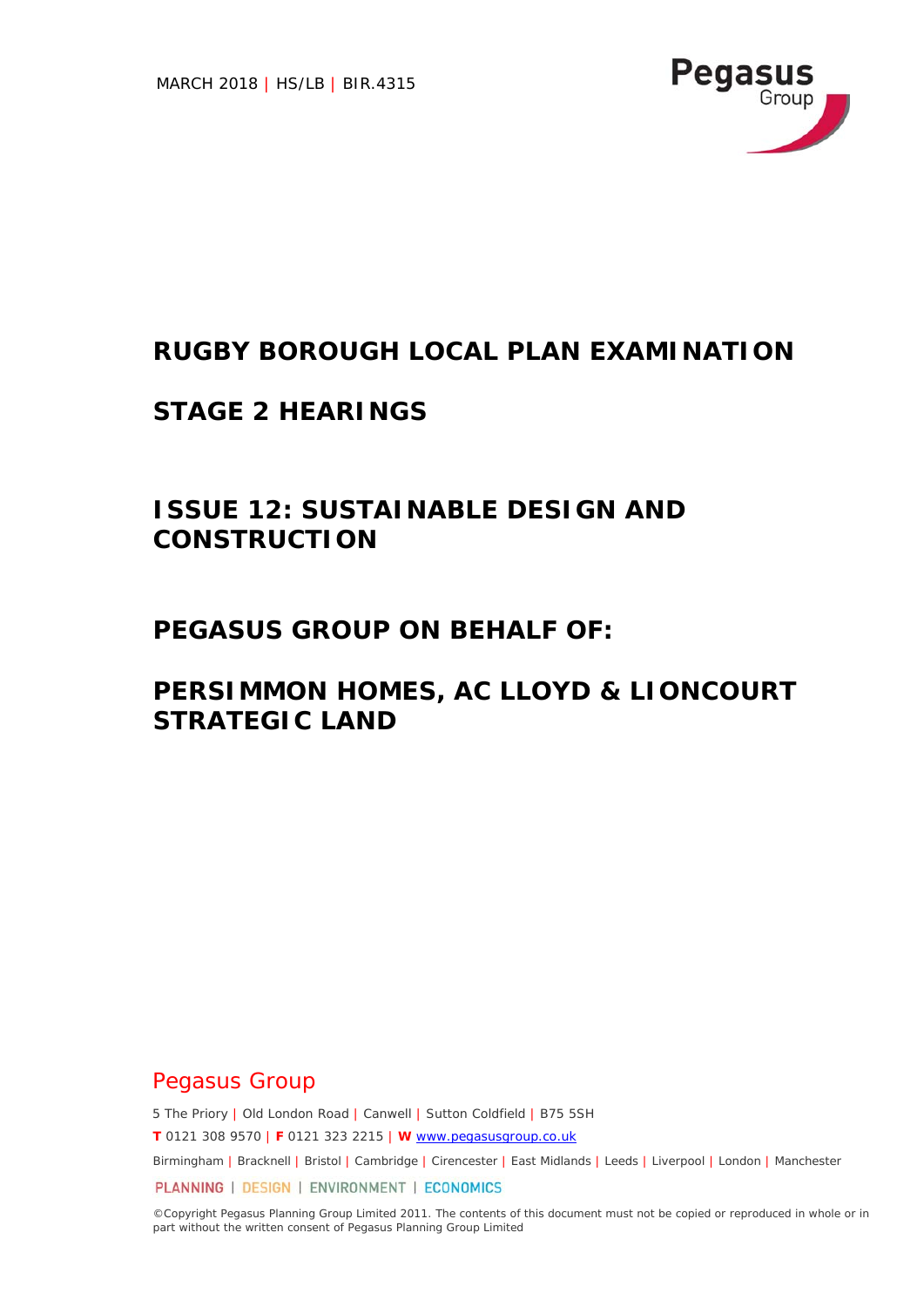

## **CONTENTS:**

|    |                     | Page No: |
|----|---------------------|----------|
|    |                     |          |
| 1. | <b>INTRODUCTION</b> | 1        |
| 2. | QUESTIONS           | 2        |
|    |                     |          |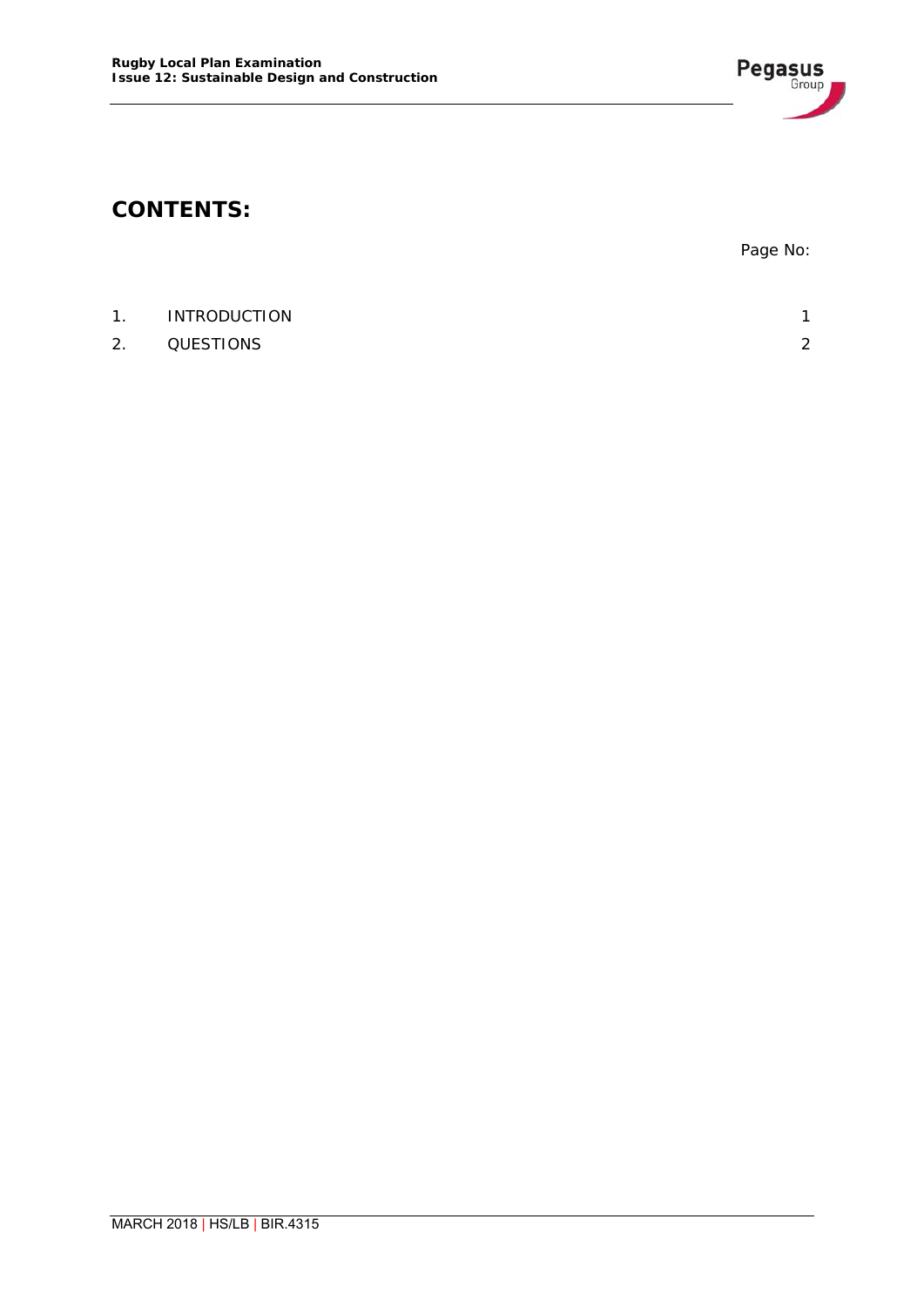

#### **1. INTRODUCTION**

- 1.1 This Statement comprises the joint submission made by Pegasus Group on behalf of Persimmon Homes, AC Lloyd and Lioncourt Strategic Land.
- 1.2 The following Statement should be read in conjunction with earlier representations made in respect of the draft Local Plan.
- 1.3 Persimmon Homes, AC Lloyd and Lioncourt Strategic Land are broadly supportive of the submission version local plan but believe that certain modifications are required before the plan can be considered a sound and effective basis for the planning of the area.
- 1.4 This Statement does not address all the questions raised by the Inspector, particularly as certain questions are directed specifically to RBC, but provides discussion on some of the key issues that Persimmon Homes, AC Lloyd and Lioncourt Strategic Land consider to be particularly relevant to the 'Sustainable Design and Construction', particularly Sustainable Buildings (Matter 12, Issue 12d) and Broadband and Mobile Internet (Matter 12, Issue 12h), and hopefully assists the Inspector during the examination process. Further site specific comment is set out in respect of Coton Park East as a separate response to Matter 4, which formed part of the Stage 1 Hearing Sessions.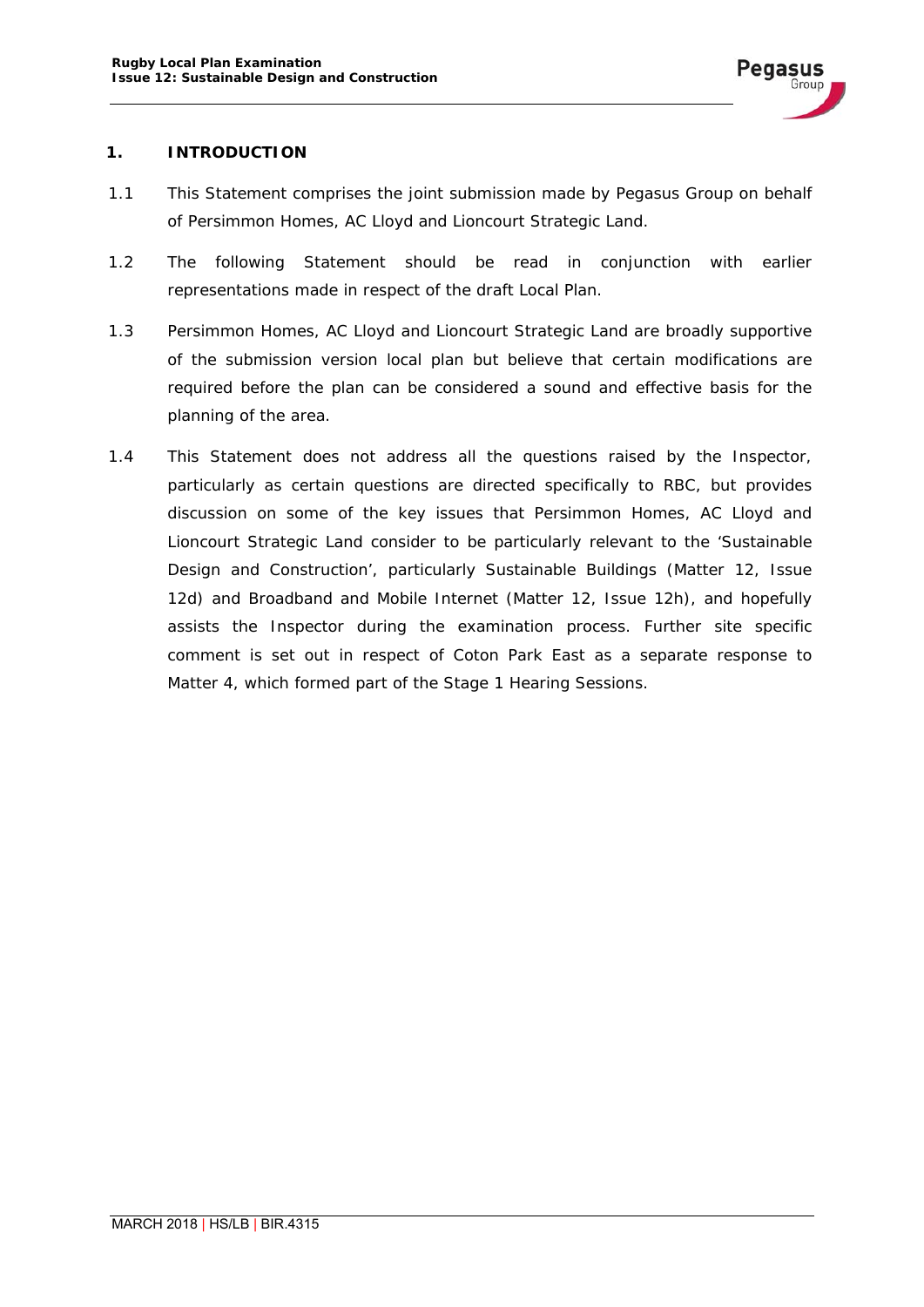

#### **2. QUESTIONS**

#### *Issue 12d: Sustainable Buildings (Policy SDC4)*

- *1. Is Policy SDC4, as proposed to be modified, justified and consistent with national policy, with particular regard to:*
- *a) The proposed optional higher Building Regulations water efficiency standard of 110 litres/person/day?*
- 2.1 In 2010 the Amendment Regulations introduced a new requirement in the Building Regulations Part G, regulation 17K, that all new dwellings achieve a water efficiency standard of 125 litres use of water per person per day or an optional requirement of 110 litres per person per day,
- 2.2 Whilst Persimmon Homes, AC Lloyd and Lioncourt Strategic Land welcome the approach of allowing the Building Regulations to define the policy framework for improving water efficiency in buildings, it is noted that Policy SDC4 seeks to impose the more onerous 110 litres per person per day standard.
- 2.3 Rugby Borough Council have sought to justify this elevated requirement being imposed on all new dwellings, rather than it being optional, through the Council's Water Cycle Study of 2010, which recommended that for water efficiency all new development should meet a minimum efficiency the equivalent of 105 litres per day. Furthermore, the Council contend that given the growth of households and population in Rugby since the study, the expected water demand and that Rugby falls within an area of 'serious water stress' as defined by Severn Trent, they consider it appropriate to adopt the requirement of 110 litres per person per day, in line with the national standards.
- 2.4 It is also noted that included in the minor modifications to SDC4 (LP54.83) the Council is recommending updating the wording to reflect the completion of a Water Cycle Study, confirming the approach set out in Policy SDC4.
- 2.5 However, it is considered that in requiring this higher standard for all new dwellings the Policy is too onerous and that new residential developments should be looked at on a case-by-case basis, dependent on their location within the Borough and in liaison with Severn Trent. Thus, in this respect Policy SDC4, as proposed to be modified, is considered not to be justified and not consistent with national policy and should be modified to bring the policy into line with national requirements.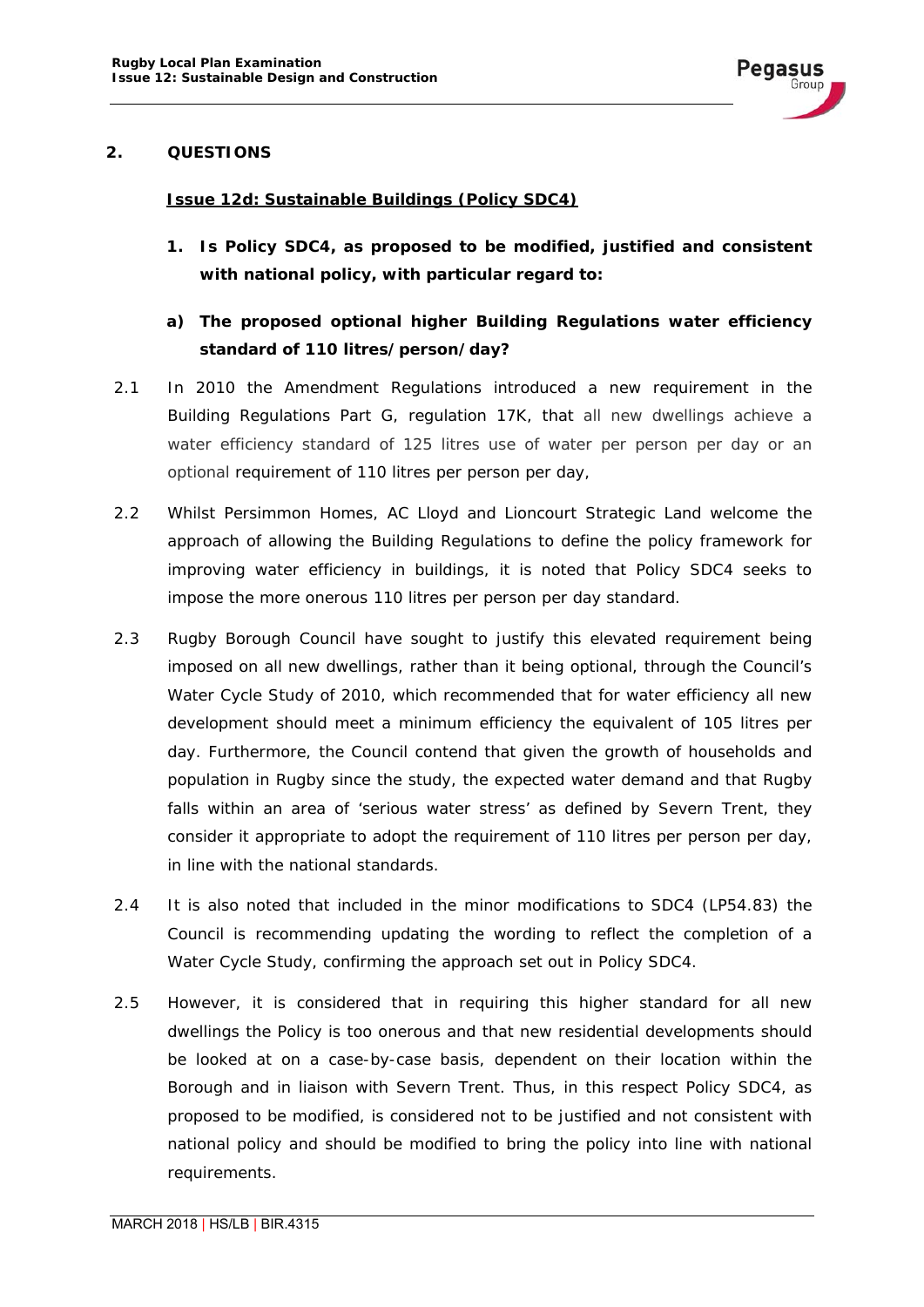

- *2. Would the proposed minor modifications LP54.79-LP54.83 to Policy SDC4 and its supporting text materially alter the plan or its policies? If so should they be treated as 'main modifications'?*
- 2.6 No comment.

#### *Issue 12h: Broadband and Mobile Internet (Policy SDC9)*

- *1. Is Policy SDC9 justified and consistent with national policy, particularly with regard to its requirements on the price and range of providers of broadband services to be made available in new developments?*
- 2.7 Although the development of high speed broadband technology and other communications networks are important considerations that are supported by national policy, including within Chapter 5 of the NPPF, it is unjustified and burdensome to require developers of new developments to make sure that broadband services are available to residents of the new developments at market prices and with a full choice of all available UK service providers. It is also unjustified and onerous to require developers to design a bespoke duct network for a development with a recognised network carrier. Agreements with network providers cannot always be secured in advance of applying for planning permission as in many circumstances the developer (who will deliver the residential/ commercial units on site) is not involved with obtaining the original permission for the development. Therefore, such commercial decisions of who will deliver these services, and the associated prices, cannot be made until later in the process. In light of this, the policy cannot be practically implemented in this regard.
- 2.8 It is also important to note that the proposed requirements on the price and range of providers of broadband services and the design of a bespoke duct network, could also negatively impact the viability of a housing scheme depending on site specific circumstances. For example, providing a full range of providers at market prices in certain locations may require significant facilitation works that could generate significant costs to a developer, with associated impacts on the viability of a development proposal.
- 2.9 It is therefore considered that if this policy is to be retained in the Plan to facilitate and contribute towards the provision of suitable broadband and Wi-Fi